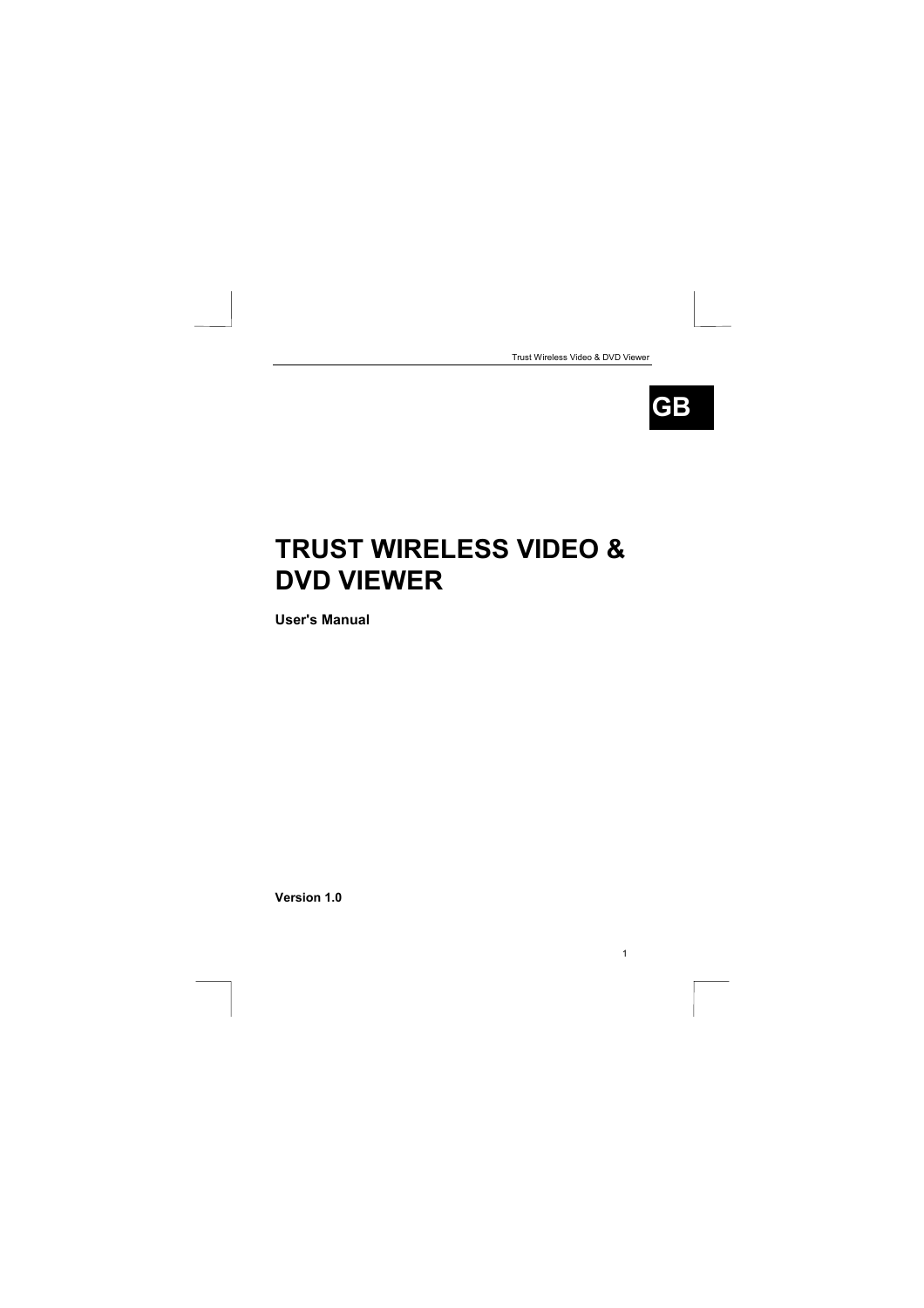# **1. Package contents**

Please check the contents of the package. It should contain the following:

- 1. Transmitter<br>2. Receiver
- Receiver
- 3. Power adapter (2 pieces)<br>4. Audio Video cable (2 piece
- 4. Audio Video cable (2 pieces)

If anything is missing or damaged, please contact one of the Trust Care Centres. You can find more information at the back of this installation manual.

**2. Features**



| <b>RANSMITTER</b> |
|-------------------|
|-------------------|

|                | Directional 2.4 GHz antenna                          |
|----------------|------------------------------------------------------|
| $\overline{2}$ | Channel selection button                             |
| 3              | Channel indicator LED                                |
| $\overline{4}$ | Power input (12V DC)                                 |
| 5              | ANT input (connect to TV antenna or other RF source) |
| 6              | Channel 3 / 4 switch                                 |
|                | RF output (connect to TV)                            |
| 8              | Video output (yellow)                                |
| 9              | Right audio output (red)                             |
| 10             | Left audio output (white)                            |

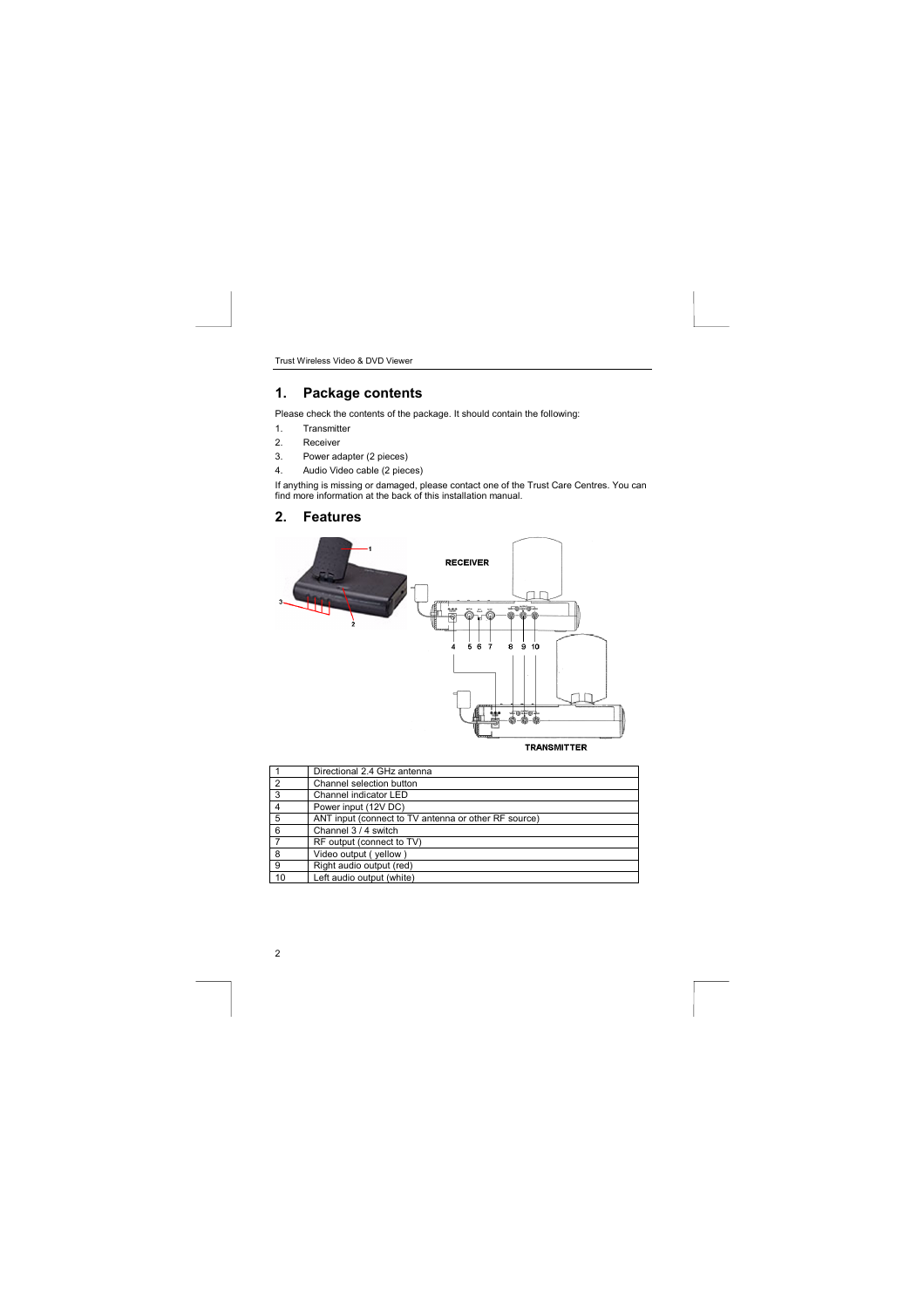3

- **3.** Notes for installing<br>1. This system is a wireless communication product. The installation location should **CB** have no blockage to avoid interfering with transmission and reception. The distance between sender and receiver must be greater than 5 meters to have every sender transmit its best signal strength.
- 2. Transmitter and receiver in this system are for indoor use only. Avoid outdoor installation because moisture may get inside this system.
- 3. After installation, if the picture is not clear or the picture is rolling, then the Transmitter location may exceed the effective transmission distance. Please move or change the Transmitter location.
- 4. The AC adapter, which comes with this system, should not be plugged into the same wall outlet with other appliances to reduce interference probability.
- **4. Connecting the transmitter**



1. Connect the A / V cable to the A / V input jacks of the transmitter and to the LINE<br>OUT of your input device. (for example VCR, Camcorder, etc.)<br>Be sure the colour must match on both the transmitter and output device. If the output device has only one output fort audio (mono sound only), connect the

white plug to that single Audio output and to the transmitter's Audio left input jack. 2. Plug one of the power adapter into the power input jack of the transmitter and into any 230V~ wall outlet. Use only the adapter provided.

*NOTE: Make sure the ON / OFF switch is in the OFF position, before plug into 230V~ wall outlet*

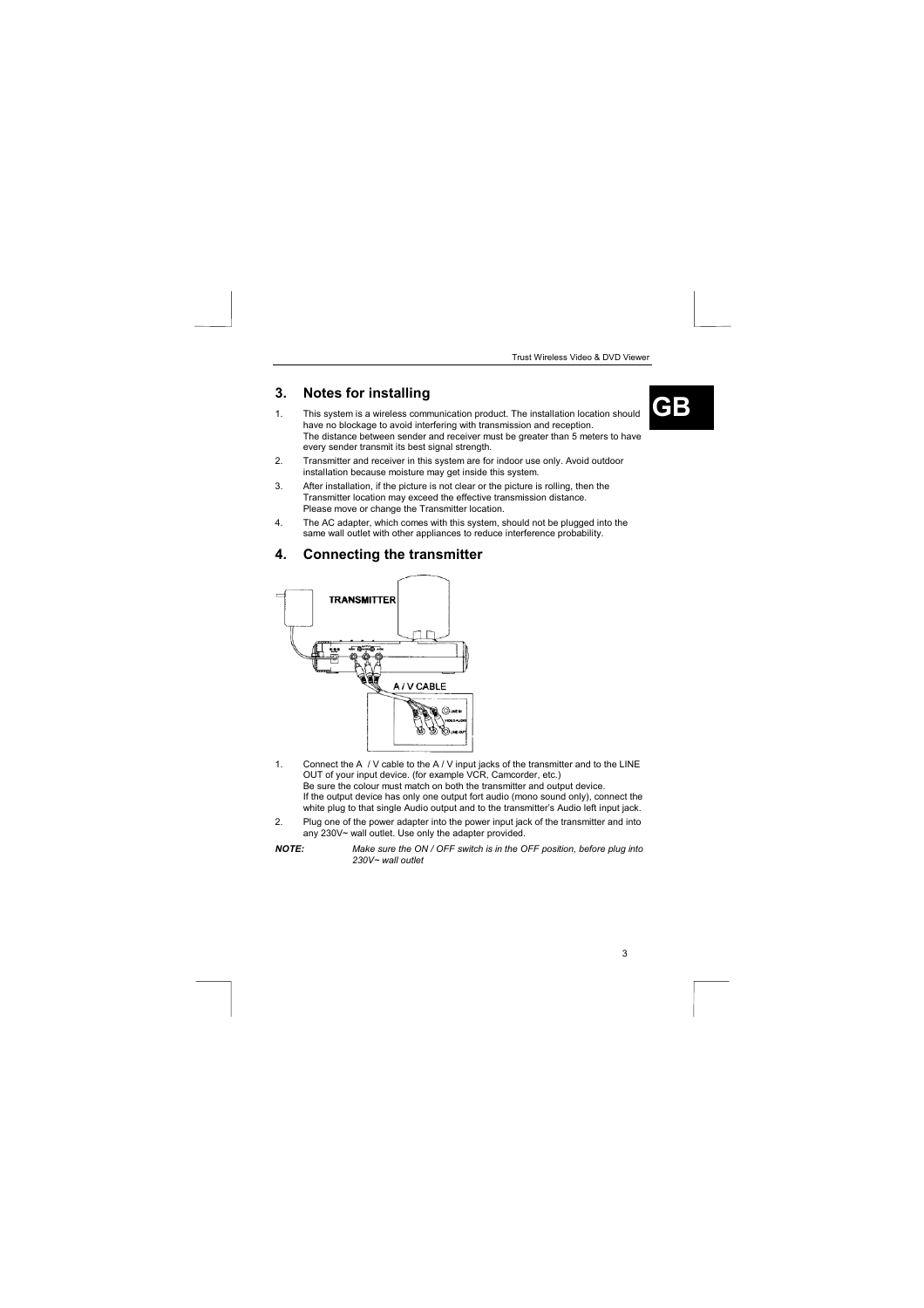## **5. Connecting the receiver**



- 1. If the TV has A / V input jacks, connect the A /V cable to the receiver's A / V output jacks and to the TV's A / V input jacks.<br>Be sure the colour must match on both the receiver and the TV.<br>Be sure the colour must mat
- 2. If the TV has only coaxial input (UHF / VHF IN), connect the coaxial cable from it to the TO TV of the receiver, and connect the antenna input or CATV input to the ANT. IN of the receiver, set the channel switch on the back of the receiver to channel 3 or channel 4. Then tune the TV to that channel.
- 3. If the receiver power is ON the " TO TV " signal is form the receiver and the<br>" ANT. IN " signal is cut OFF. If the receiver power is OFF the " TO TV " signal is<br>from the " ANT. IN ".
- 4. Plug the second power adapter into the power input jack of the receiver and into the 230V~ wall outlet. Use only the adapter provided.

4

*NOTE: Make sure the ON / OFF switch is in the OFF position, before plug into 230V~ wall outlet.*